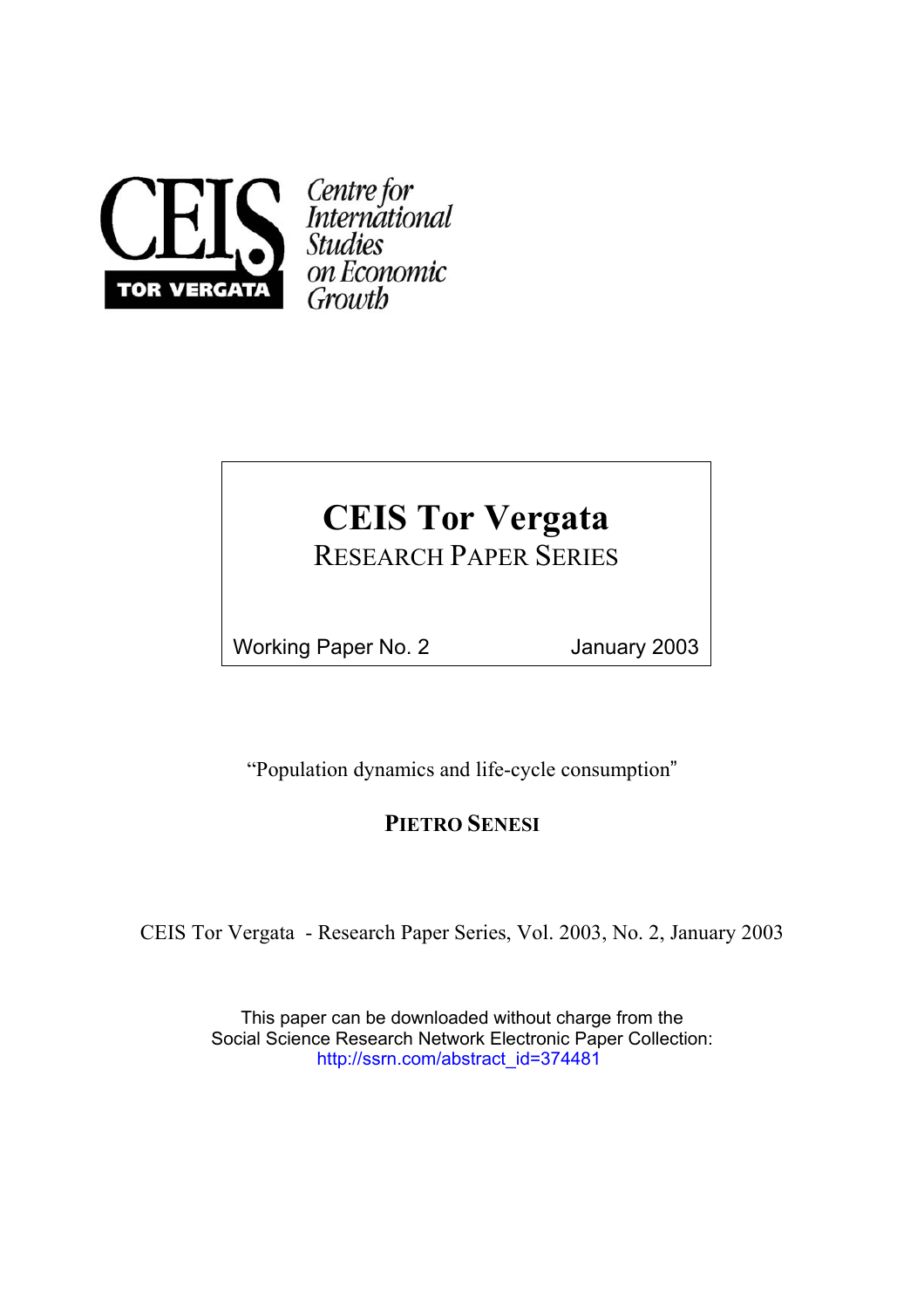# Population dynamics and life-cycle consumption<sup>∗</sup>

Pietro Senesi†

January 13, 2002

#### Abstract

This paper presents a model where aggregate consumption depends on both the level of wealth and the age structure of population. The explicit consideration of an endogenous rate of time preference permits to analyze the important role of population ageing as a determinant of aggregate saving.

Keywords: population dynamics, consumption, endogenous time preference.

JEL codes: D91, E21.

#### 1 Introduction

The present paper proposes a formulation of the life-cycle model in the continuous-time Blanchard (1985) framework of agents endowed with finite horizons.

The life-cycle theory attempts at describing the dynamics of the propensity to consume as a function of accumulating wealth, since the individuals tend to save more while young in order to finance a smooth consumption path when old.

<sup>∗</sup> I would like to thank an anonymous referee for his comments. Financial support from CNR and MURST is gratefully acknowledged.

<sup>†</sup>Dipartimento di Economia e Istituzioni - Universit`a di Roma Tor Vergata - Italy - fax: +39-06-2020500 - senesi@uniroma2.it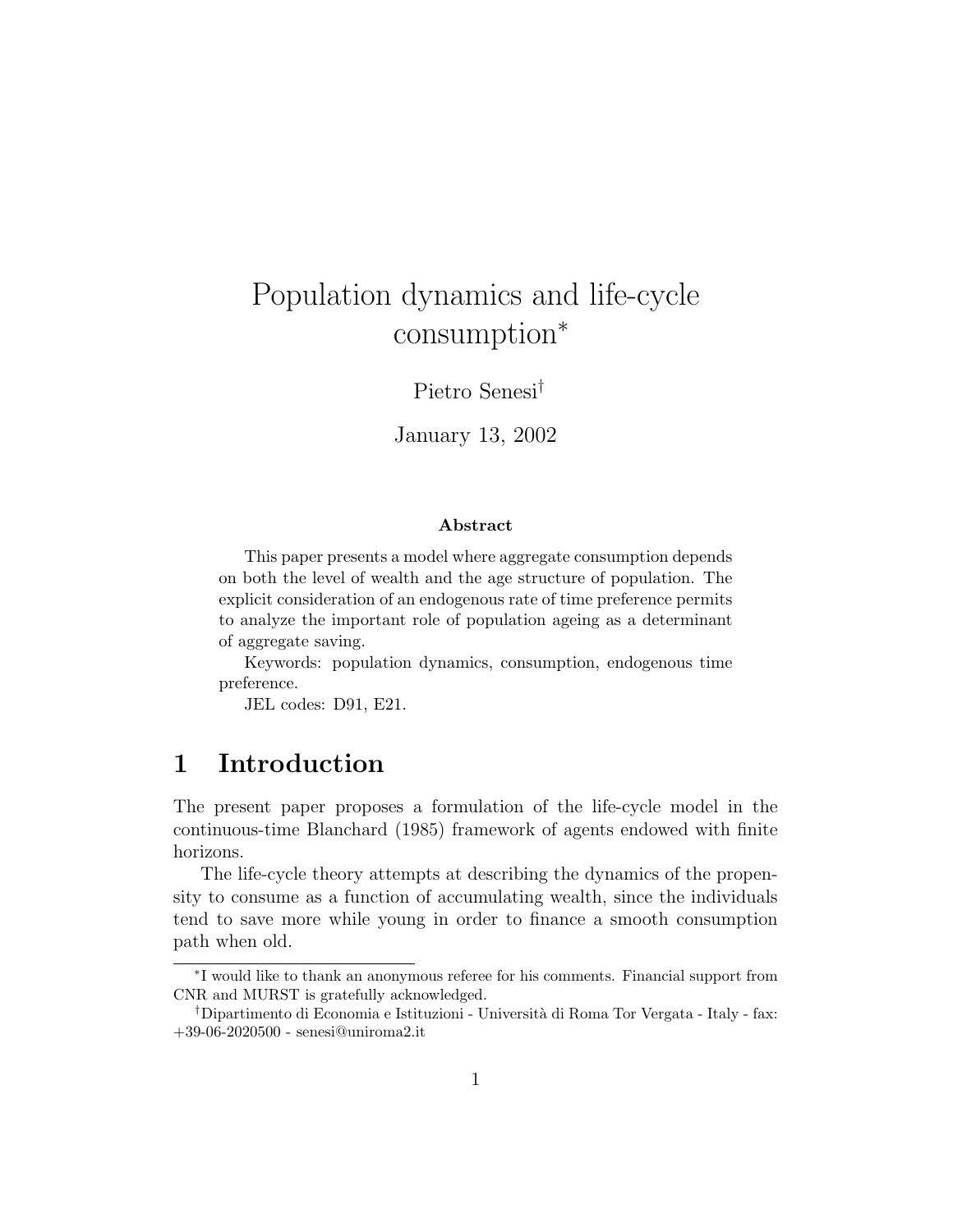Under this respect, the Blanchard (1985) formulation does not appear capable of capturing the effect of declining saving with age. Existing cohorts are homogeneous both in terms of income allocation and life expectancy, and only differ in the birth date.

The "perpetual youth" nature of the model prevents analyses of the relationships between demography, ageing and consumption/saving choices.

The present paper reconciles life-cycle theory with the Blanchard (1985) framework by assuming that agents have recursive preferences in the sense of Epstein and Hynes (1983). More exactly, a class of utility functionals is used where future consumption is weakly separable from past consumption but, as opposed to the additive utility case, past consumption is not weakly separable from future consumption. Hence, preferences are generalized in such a way as to allow for a dependency of the marginal rate of substitution between consumption at times  $t_1$  and  $t_2$  on the consumption level at any time  $t \geq$  $\min(t_1, t_2)$ . As a consequence, the actual rate of pure time preference depends on the flow of future consumption. This permits to obtain an endogenously varying time preference rate that is distinct for every cohort and adds to the (constant) effect of finite horizons on the propensity to consume. As a result, when agents accumulate and grow older, the share of income saved is reduced.

The formulation proposed also enables to obtain an exact aggregation of consumption choices from a continuum of cohorts that differ in age, as in the spirit of Weil (1989)'s model, where a difference between birth and death rates is allowed for. It is possible, then, to analyze the joint influence of the life-cycle and permanent income hypotheses on aggregate saving, both in and out of the steady-state.

The effect of varying non-human wealth (across the life-cycle) on aggregate saving is described as a generalization of the Blanchard (1985) formulation, where preferences are time-invariant and both the propensity to save and private impatience are independent of non-human wealth. The accumulation of non-human wealth decreases the propensity to save through increases in aggregate impatience.

In particular, the model permits to obtain an exact aggregation of consumption choices without neglecting the systematic relationship between the level of wealth, its composition and the propensity to save, that originate from differences both in age and in time horizon across agents.

The explicit expression for the endogenous time preference rate permits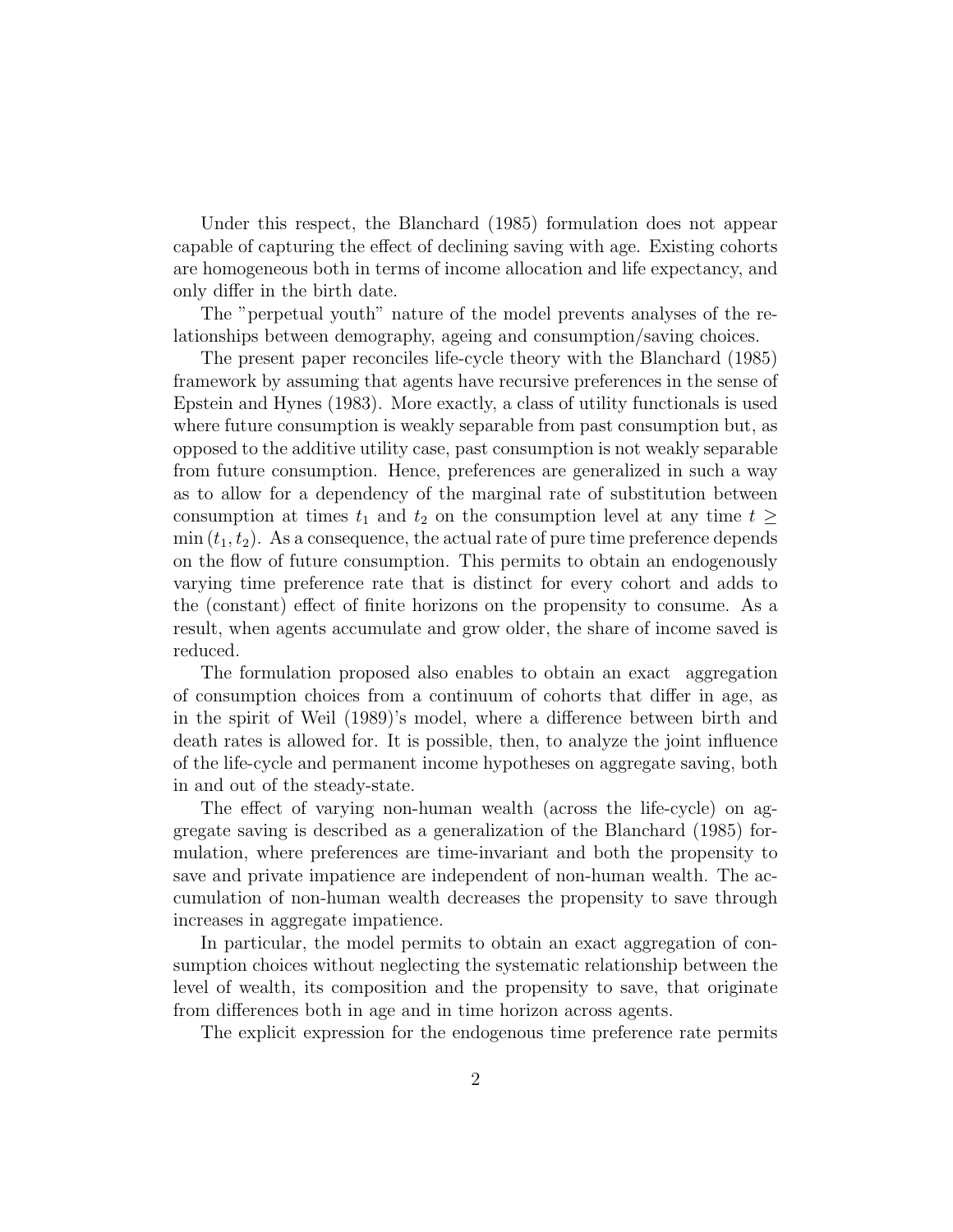to analyze the important role of population dynamics and its age distribution as determinants of aggregate saving. An important implication of the model is that the aggregate propensity to consume is an increasing function of the share of elderly people in the population. This makes the model suited for the study of fiscal policy issues where the age-dependency of the saving behavior is an important feature of the analysis.

The scheme of the paper is the following. Section 2 formulates the maximization problem faced by every cohort and derives endogenous impatience. Section 3 aggregates variables over cohorts and analyzes the effects of both population dynamics and age distribution on saving. Section 4 ends the paper with a summary of the main results.

### 2 The individual's problem

In the standard finite horizon model (see Blanchard, 1985), at each instant  $t$ , the representative cohort born at time  $s \leq t$  chooses a generalized sequence  ${c(s,z)}_{z\in[t,\infty)}$  so as to maximize

$$
\int_{t}^{\infty} u(c(s,z))e^{-\left[\theta+p(s,z)\right](z-t)}dz\tag{1}
$$

where  $c(s, z)$  is consumption at time z,  $\theta$  is the exogenous and constant subjective time preference rate, and  $p(s, z)$  is the instantaneous death probability. Intertemporal welfare is additively separable and the utility function is  $u(c(s, z))$ .

The dynamic budget constraint is

$$
\dot{v}(s, z) = [r(z) + p(s, z)] v(s, z) + y(s, z) - c(s, z)
$$
\n(2)

where  $v$  is non-human wealth,  $r$  is the interest rate, and  $y$  is income.

Unintended bequests are ruled out due to the additional assumption that agents subscribe life insurance contracts from perfectly competitive insurance companies. Hence, they receive a premium on non-human wealth in addition to the market interest rate when alive, and their wealth is transferred to the insurance company at the time of death.

The cohort is prevented from doing Ponzi games by the transversality condition  $\int$   $\int$   $z$ 

$$
\lim_{z \to \infty} v(s, z) e^{-\int_t^z [r(\sigma) + p(s, \sigma)] d\sigma} = 0
$$
\n(3)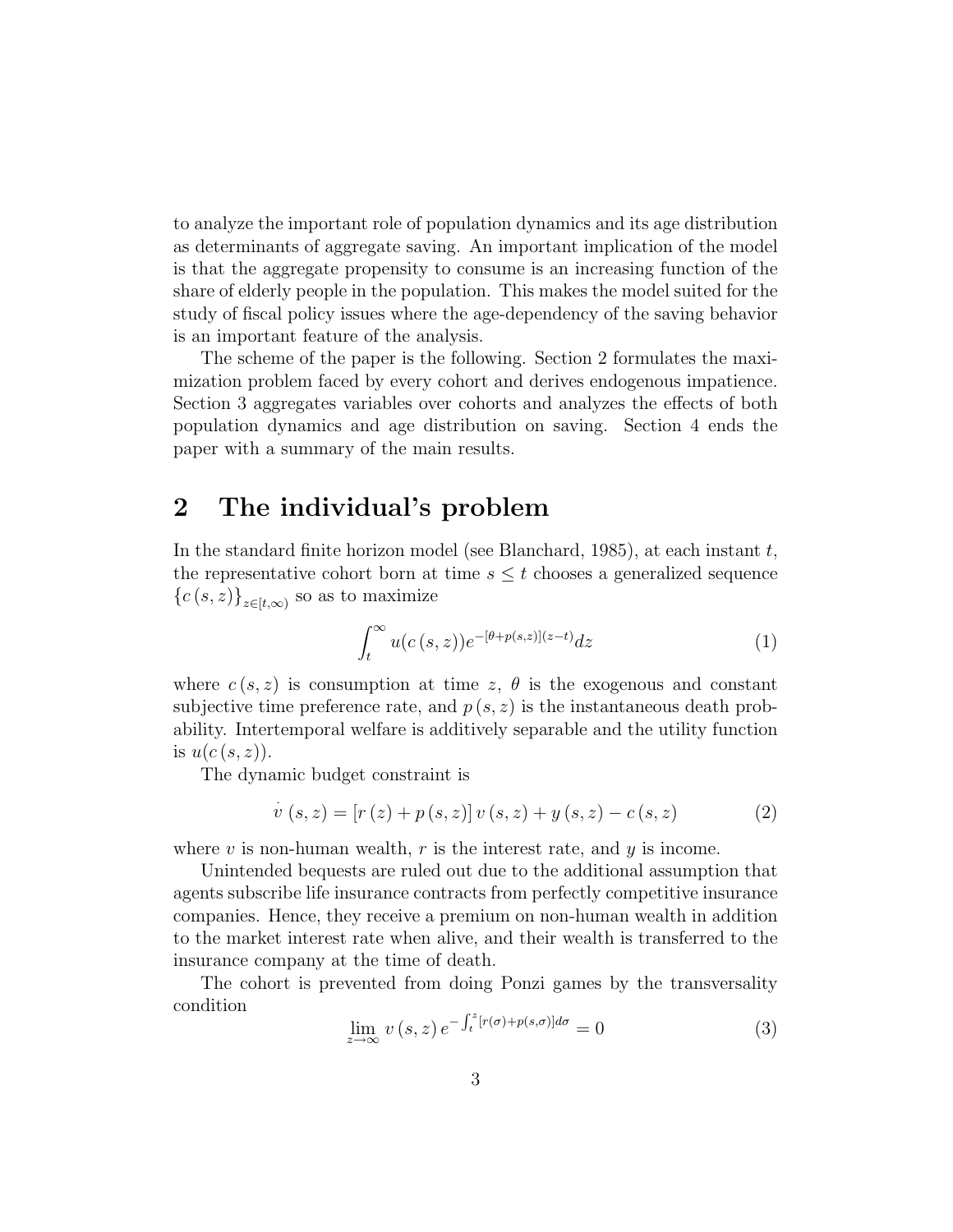We depart from the above model by assuming that the cohort maximizes

$$
U\left[\left\{c\left(s,z\right)\right\}_{z\in\left[t,\infty\right)}\right] = -\int_{t}^{\infty} e^{-\int_{t}^{z} u\left(c\left(s,\sigma\right)\right)d\sigma} dz\tag{4}
$$

under the same constraints.

As shown in the Appendix, this implies that the time preference rate at time  $\tau$  associated with the cohort born at s is

$$
\delta \left[ U\left[ \mathcal{F}(s,z) \right] \right] = -\left[ U\left[ \mathcal{F}(s,z) \right] \right]^{-1} \tag{5}
$$

where  $U\left[\tau c\left(s,z\right)\right]$  is utility from the consumption sequence  $\left\{c\left(s,z\right)\right\}_{z\in\left(\tau,\infty\right)}$ . Since the optimal sequence of consumption is a function of the stock of nonhuman wealth,  $\delta[U[\tau(c(s,z)]]$  is an indirect function of  $v(s,z)$  and, consequently, increasing with age (decreasing with the birth date s).

# 3 Endogenous impatience and aggregate consumption

Aggregate consumption can be derived as

$$
C(t) = \int_{-\infty}^{t} c(s, t) e^{-p(t-s)} ds
$$

where (see Appendix)

$$
c(s,\tau) = \{\delta \left[ U\left[ \tau c\left(s,z\right) \right] \right] + p\} \left[ h\left(\tau\right) + v\left(\tau\right) \right] \tag{6}
$$

and

$$
C(t) = p(H(t) + V(t)) + \int_{-\infty}^{t} \delta [U[\tau c(s, z)]] [h(t) + v(t)] e^{-p(t-s)} ds \quad (7)
$$

Both population dynamics and its age distribution are important determinants of consumption as can be seen in  $(7)$ . It is clear from  $(5)$  that

$$
\delta \left[ U\left[ \tau c\left(s, z\right) \right] \right] < \delta \left[ U\left[ \tau c\left(s^{'}, z\right) \right] \right] \Leftrightarrow s > s' \tag{8}
$$

Aggregate consumption is greater than in the case of constant time preference, i.e.

$$
\theta = \delta \left[ U \left[ t c(s, z) \right] \right] \Longrightarrow \int_{-\infty}^{t} \delta \left[ U \left[ \left[ \int_{-\infty}^{t} c(s, z) \right] \right] \left[ h(t) + v(t) \right] e^{-p(t-s)} ds > \theta \left( H \left( t \right) + V \left( t \right) \right)
$$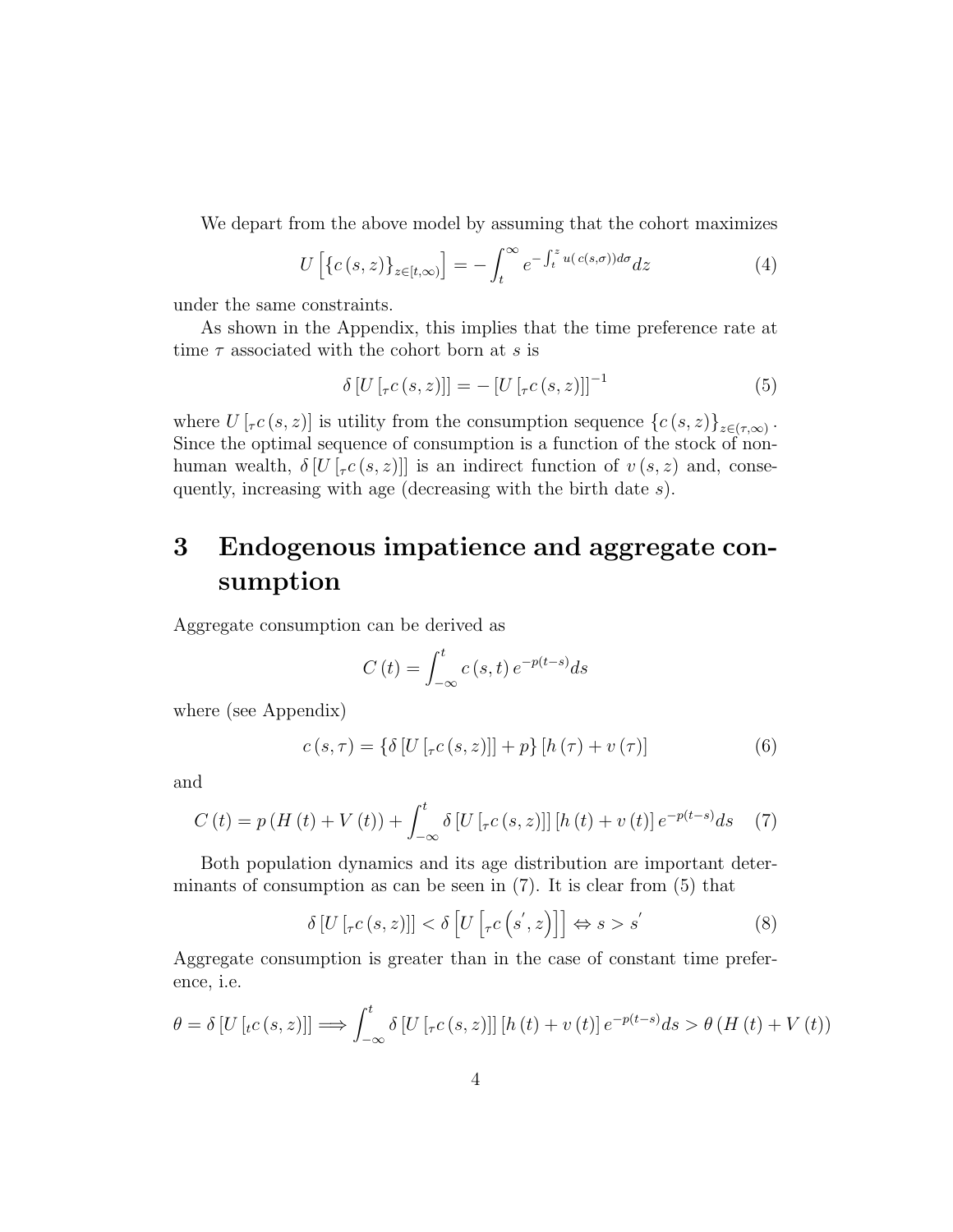implies

$$
C(t) > (p + \theta) (H(t) + V(t))
$$

The aggregation coincides with the standard solution of the finite lives model only if one restricts the analysis to constant and age independent consumption paths.<sup>1</sup>

A relevant implication of our model is that there exists a relationship between the age structure of population and the propensity to save. In particular, economies with a larger share of elderly people are characterized by a greater aggregate propensity to consume. It can be seen from (8), that private impatience is increasing with age. Hence, the integral in (7) is greater the larger the share of elderly people. The model thus suggests a negative correlation between saving and the ageing of population.

### 4 Conclusions

This paper presented a continuous time overlapping generations model with finite lives and endogenous time preference. The explicit consideration of time varying impatience makes it possible to replicate the familiar life cycle consumption pattern, otherwise impossible in the standard "perpetual youth" exogenous time preference model.

Our model also stresses the role of age structure and population dynamics over the life cycle. A notable prediction is that the propensity to save should fall, *ceteris paribus*, in economies with ageing population.

 $\delta = u(\bar{c})$ 

where  $\bar{c}$  is the stationary level of individual's consumption. This implies the same solution as in Blanchard (1985)

$$
C(t) = (p + \delta) (H(t) + V(t))
$$

<sup>&</sup>lt;sup>1</sup>In this case the definition of time preference would be (see Epstein and Hynes, 1983)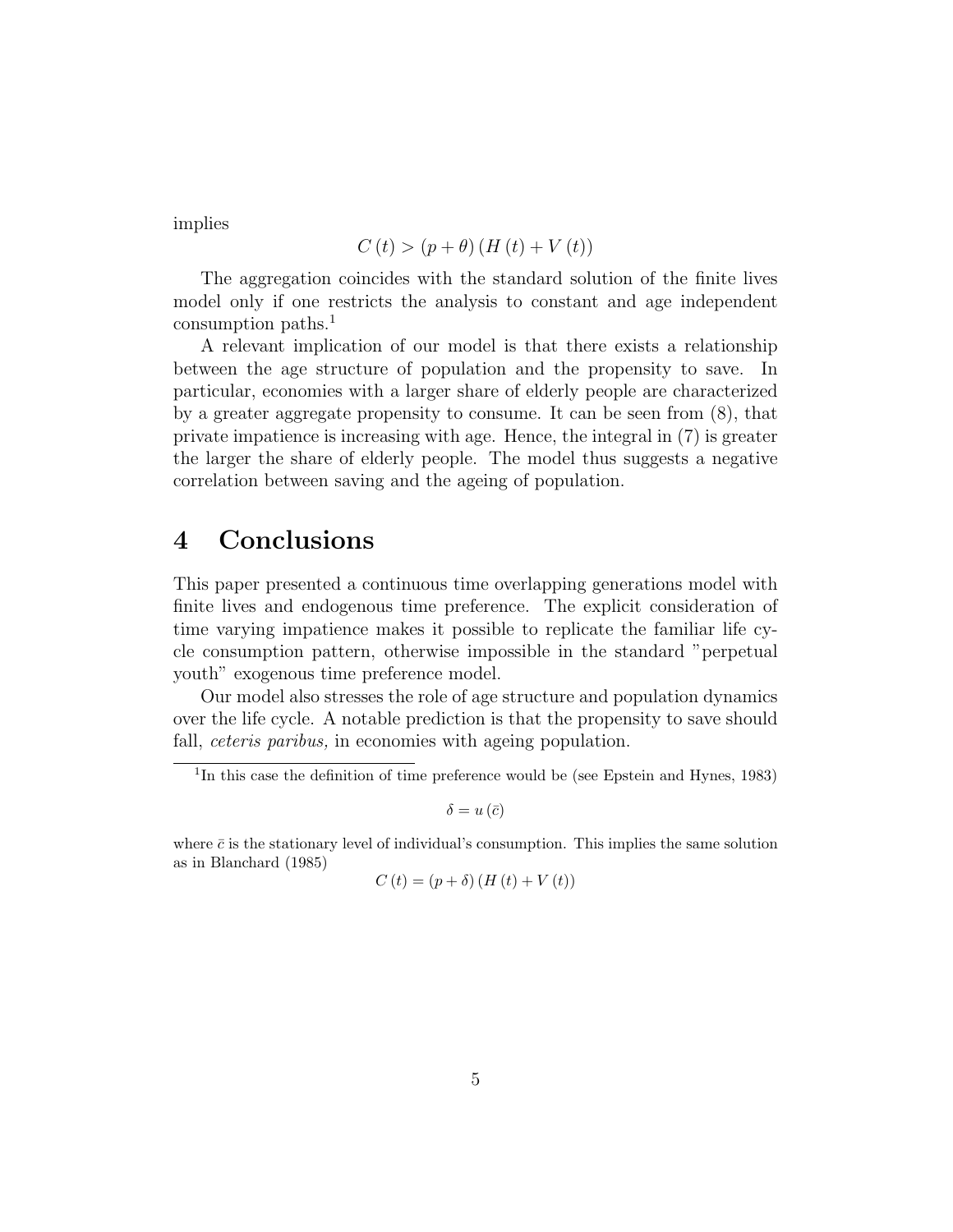# A Appendix

Following Epstein and Hynes (1983), introduce the new state variable

$$
\eta(s, z) = \int_t^z u\left(c(s, \sigma)\right) d\sigma
$$

which is total utility enjoyed from  $t$  up to time  $z$  by the cohort born at s. The problem can be reformulated as

$$
\max - \int_{t}^{\infty} e^{-\eta(s,z)} dz
$$
  
\n
$$
sub \frac{\partial v(s,z)}{\partial z} = [r(s,z) + p(s,z)] v(s,z) + y(s,z) - c(s,z),
$$
  
\n
$$
\frac{\partial \eta(s,z)}{\partial z} = u(c(s,z))
$$

The Hamiltonian is

$$
L = -e^{-\eta(s,z)} + \lambda(s,z) \left( \left[ r\left( s,z \right) + p\left( s,z \right) \right] v\left( s,z \right) + y\left( s,z \right) - c\left( s,z \right) \right) + \mu(s,z) u(c\left( s,z \right))
$$

If the generalized sequence  $\{\eta_z\}_{z\in[t,\infty)}$  is optimal, then

$$
\mu(s,t) = \int_t^{\infty} e^{-\eta(s,z)} dz
$$

Hence

$$
\mu(s,\tau) = \int_{\tau}^{\infty} e^{-\eta(s,z)} dz
$$

and

$$
\frac{\partial \mu\left(s,\tau\right)}{\partial \tau} = -\frac{1}{e^{-\eta\left(s,\tau\right)}}
$$

Then

$$
\frac{\partial \mu (s, \tau)}{\partial \tau} = -\frac{\mu (s, \tau)}{\int_{\tau}^{\infty} e^{-(\eta (s, z) - \tau)} dz}
$$

Since

$$
\int_{\tau}^{\infty} e^{-(\eta(s,z)-\tau)} dz
$$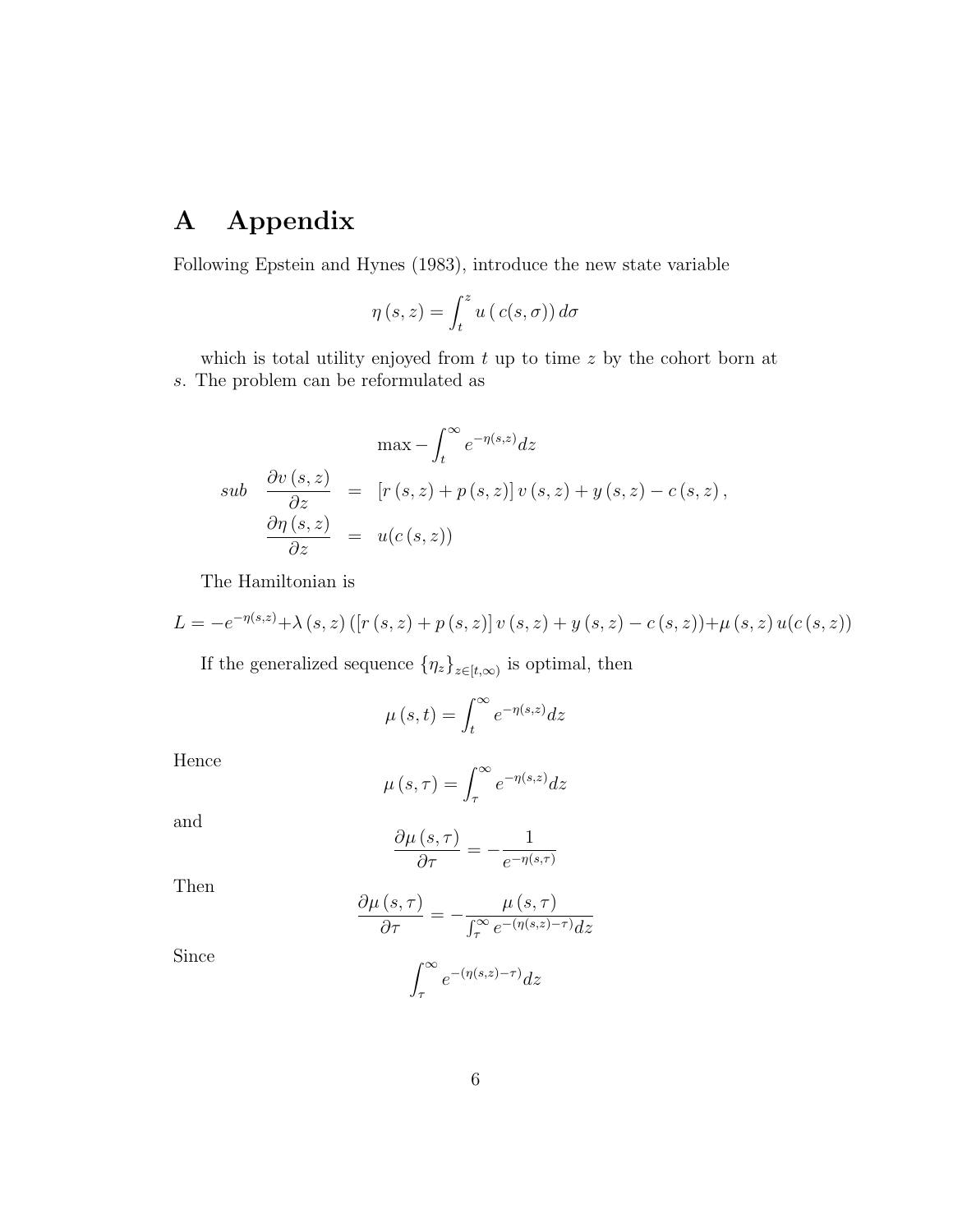is total welfare arising from the sequence  $\{\eta_z\}_{z\in[\tau,\infty)}$ , then, from the definition of endogenous impatience by Epstein and Hynes (1983), the time preference rate at time  $\tau$  associated with the cohort born at s is

$$
\delta[U[\tau c(s,z)]] = -[U[\tau c(s,z)]]^{-1}
$$

which is eq. (5) in the text.

Individual consumption evolves according to

$$
\frac{\dot{c}(s,\tau)}{c(s,\tau)} = \gamma \left\{ r(s,\tau) - \delta \left[ U\left[ \lceil_{\tau} c(s,z) \right] \right] \right\}
$$

where  $\gamma$  denotes the elasticity of substitution implied by the utility function u. Hence, denoting individual human wealth with h, consumption at  $\tau$  can be written as

$$
c(s,\tau) = \{\delta \left[ U\left[ \tau c\left(s,z\right) \right] \right] + p\} \left[ h\left( \tau \right) + v\left( \tau \right) \right]
$$

which is eq. (6) in the text.